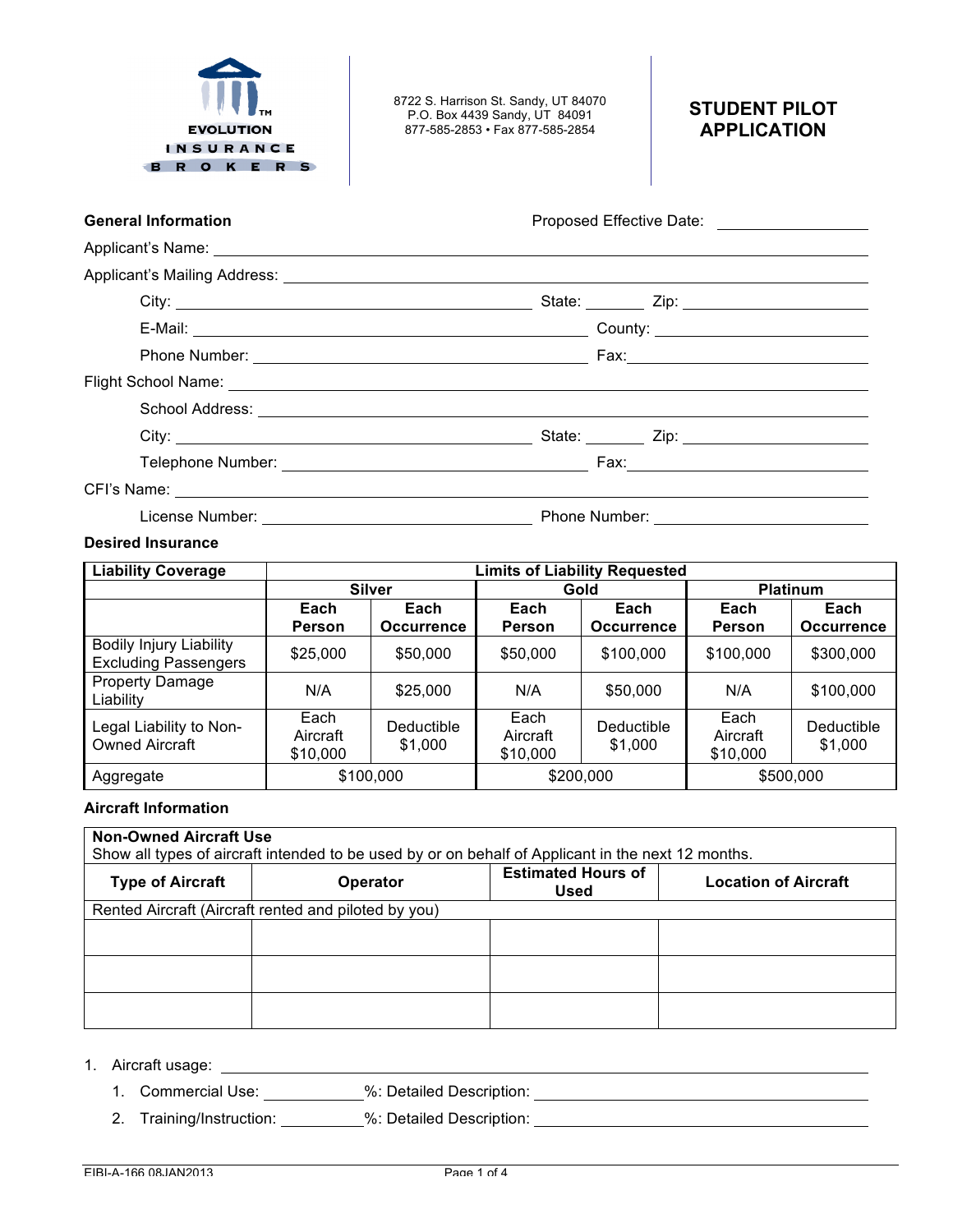|  | 3. Private/Personal: |                                    | %: Detailed Description:                                                                                                     |  |               |
|--|----------------------|------------------------------------|------------------------------------------------------------------------------------------------------------------------------|--|---------------|
|  |                      | 4. Other: %: Detailed Description: |                                                                                                                              |  |               |
|  |                      |                                    | When not flown, the aircraft is: $\square$ Always hangared $\;\;\square\;$ Always tied down $\;\;\square\;$ Other (explain): |  |               |
|  |                      |                                    | 2. Are any Non-Owned Hot Air Balloons, Blimps, Military Surplus, Ultra-Lights, or Home Built Aircraft used?                  |  | $Yes \Box No$ |

- 3. Are any flights made outside the United States?  $\Box$  Yes  $\Box$  No
- 4. Are any private airfields / heliports used?  $\Box$  Yes  $\Box$  Yes  $\Box$  No If yes, explain:
- 5. Describe all Aircraft owned, registered to, or leased for more than 30 days to Applicant, or Aircraft in which Applicant has any financial interest:

#### **Pilot Information**

|                                   | <b>Pilot Name &amp; Certification</b> | <b>Pilot Certification and Ratings</b> | <b>Medical Certificate</b> |          |  |                       |
|-----------------------------------|---------------------------------------|----------------------------------------|----------------------------|----------|--|-----------------------|
| Name of Pilot                     |                                       | Student $\square$                      | CFI O                      | Class of |  | 1 □<br>2 <sup>D</sup> |
| FAA Certificate No.               |                                       | Private $\square$                      | ASEL O                     | Medical  |  | 3 <sup>D</sup>        |
| Date of Last Biennial<br>Review   |                                       | Commercial $\square$                   | AMEL O                     |          |  | Date of last Physical |
| Instructor for Biennial<br>Review |                                       | Instrument $\square$                   | ATP <sub>II</sub>          |          |  |                       |
| Date of Birth                     |                                       |                                        |                            |          |  |                       |

| Name the top three aircraft   | Single | Multi- | Complex | Seaplane | Helicopter | Turbine  |
|-------------------------------|--------|--------|---------|----------|------------|----------|
| you have the highest time in: | Engine | Engine |         |          |            | Aircraft |
| Make and Model of Craft:      |        |        |         |          |            |          |
| Make and Model of Craft:      |        |        |         |          |            |          |
| Make and Model of Craft:      |        |        |         |          |            |          |
| Dates Flown                   |        |        |         |          |            |          |
| Pilot In Command (hrs.)       |        |        |         |          |            |          |
| Second in Command (hrs.)      |        |        |         |          |            |          |
| Dual (hrs.)                   |        |        |         |          |            |          |
| Cross Country (hrs.)          |        |        |         |          |            |          |
| Night (hrs.)                  |        |        |         |          |            |          |
| Instrument (hrs.)             |        |        |         |          |            |          |
| Total Last 12 Mo. (hrs.)      |        |        |         |          |            |          |
| Total Last 90 Days (hrs.)     |        |        |         |          |            |          |
| <b>TOTAL HOURS</b>            |        |        |         |          |            |          |

6. Have you changed Instructors in the last 12 months?

| $\Box$ Yes $\Box$ No  |  |
|-----------------------|--|
| $\Box$ Yes $\Box$ No. |  |

- 7. Does your CFI provide any Insurance?  $\Box$  Yes  $\Box$  No If yes, name of Insurance:
- 8. Does any pilot named above have any physical impairments, waivers, limitations, or, conditions attached to their medical certificate?  $\Box$  Yes  $\Box$  No
- 9. Has any pilot named above ever had their FAA, Military, or other pilot certificate revoked?  $\Box$  Yes  $\Box$  No
- 10. Has any pilot named above ever been cited for violation of any aviation regulation in any country?  $\Box$  Yes  $\Box$  No
- 11. Has any pilot named above ever been convicted of or pleaded guilty to a felony or a DUI?  $\Box$  Yes  $\Box$  No

#### **Other Insurance**

- 12. Name of current Applicant's Non-Owned Aircraft insurance carrier (If none, so state):
- 13. Expiration date of current coverage (if applicable):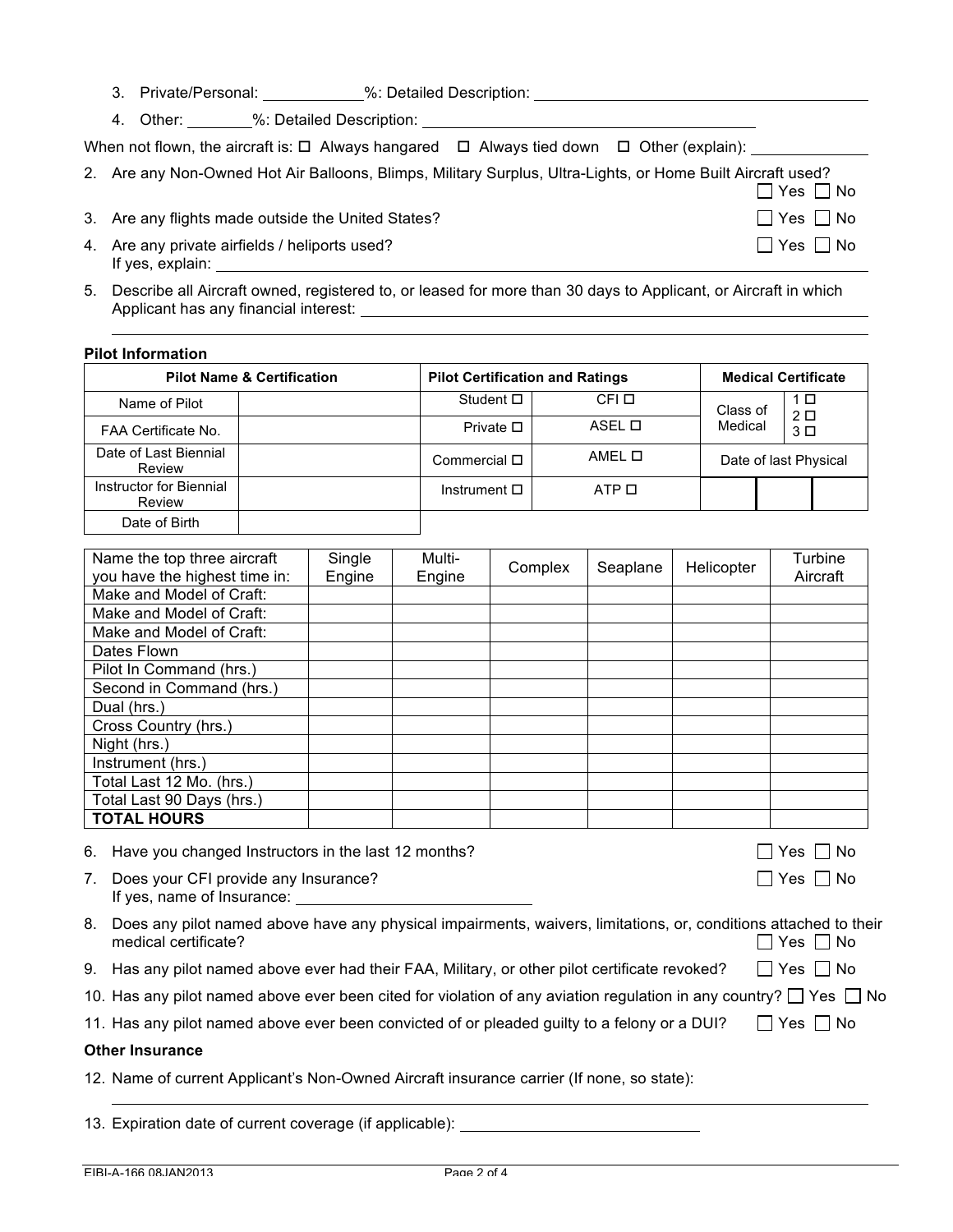- 14. To the Applicant's knowledge has there been any damage to, or have claims by others arisen out of the operation of any non-owned aircraft in the custody of the Applicant?  $\Box$  Yes  $\Box$  No
- 15. Has any Insurance Company or Underwriter at any time declined an aircraft application submitted by Applicant, or cancelled or refused to renew a non-owned aircraft policy held by the Applicant or any of the pilots named herein? (NOTE: Missouri applicants Do Not Reply.)  $\Box$  Yes  $\Box$  No

### **Insurance History**

- 16. Who is your current insurance carrier (or your last if no current provider)?
- 17. Provide name(s) for all insurance companies that have provided Applicant insurance for the last three years:

|                        | Coverage: | Coverage: | Coverage: |
|------------------------|-----------|-----------|-----------|
| <b>Company Name</b>    |           |           |           |
| <b>Expiration Date</b> |           |           |           |
| <b>Annual Premium</b>  | \$        | \$        | \$        |

18. Has the Applicant or any predecessor ever had a claim?  $\Box$  Yes  $\Box$  Yes  $\Box$  No Attach a five year loss/claims history, including details. (REQUIRED)

19. Have you had any incident, event, occurrence, loss, or Wrongful Act which might give rise to a Claim covered by<br>this Policy, prior to the inception of this Policy? this Policy, prior to the inception of this Policy?

If yes, please explain:

# **REPRESENTATIONS AND WARRANTIES**

The "Applicant" is the party to be named as the "Insured" in any insuring contract if issued. By signing this Application, the Applicant for insurance hereby represents and warrants that the information provided in the Application, together with all supplemental information and documents provided in conjunction with the Application, is true, correct, inclusive of all relevant and material information necessary for the Insurer to accurately and completely assess the Application, and is not misleading in any way. The Applicant further represents that the Applicant understands and agrees as follows: (i) the Insurer can and will rely upon the Application and supplemental information provided by the Applicant, and any other relevant information, to assess the Applicant's request for insurance coverage and to quote and potentially bind, price, and provide coverage; (ii) the Application and all supplemental information and documents provided in conjunction with the Application are warranties that will become a part of any coverage contract that may be issued; (iii) the submission of an Application or the payment of any premium does not obligate the Insurer to quote, bind, or provide insurance coverage; and (iv) in the event the Applicant has or does provide any false, misleading, or incomplete information in conjunction with the Application, any coverage provided will be deemed void from initial issuance.

The Applicant hereby authorizes the Insurer and its agents to gather any additional information the Insurer deems necessary to process the Application for quoting, binding, pricing, and providing insurance coverage including, but not limited to, gathering information from federal, state, and industry regulatory authorities, insurers, creditors, customers, financial institutions, and credit rating agencies. The Insurer has no obligation to gather any information nor verify any information received from the Applicant or any other person or entity. The Applicant expressly authorizes the release of information regarding the Applicant's losses, financial information, or any regulatory compliance issues to this Insurer in conjunction with consideration of the Application.

The Applicant further represents that the Applicant understands and agrees the Insurer may: (i) present a quote with a Sub-limit of liability for certain exposures, (ii) quote certain coverages with certain activities, events, services, or waivers excluded from the quote, and (iii) offer several optional quotes for consideration by the Applicant for insurance coverage. In the event coverage is offered, such coverage will not become effective until the Insurer's accounting office receives the required premium payment.

The Applicant agrees that the Insurer and any party from whom the Insurer may request information in conjunction with the Application may treat the Applicant's facsimile signature on the Application as an original signature for all purposes.